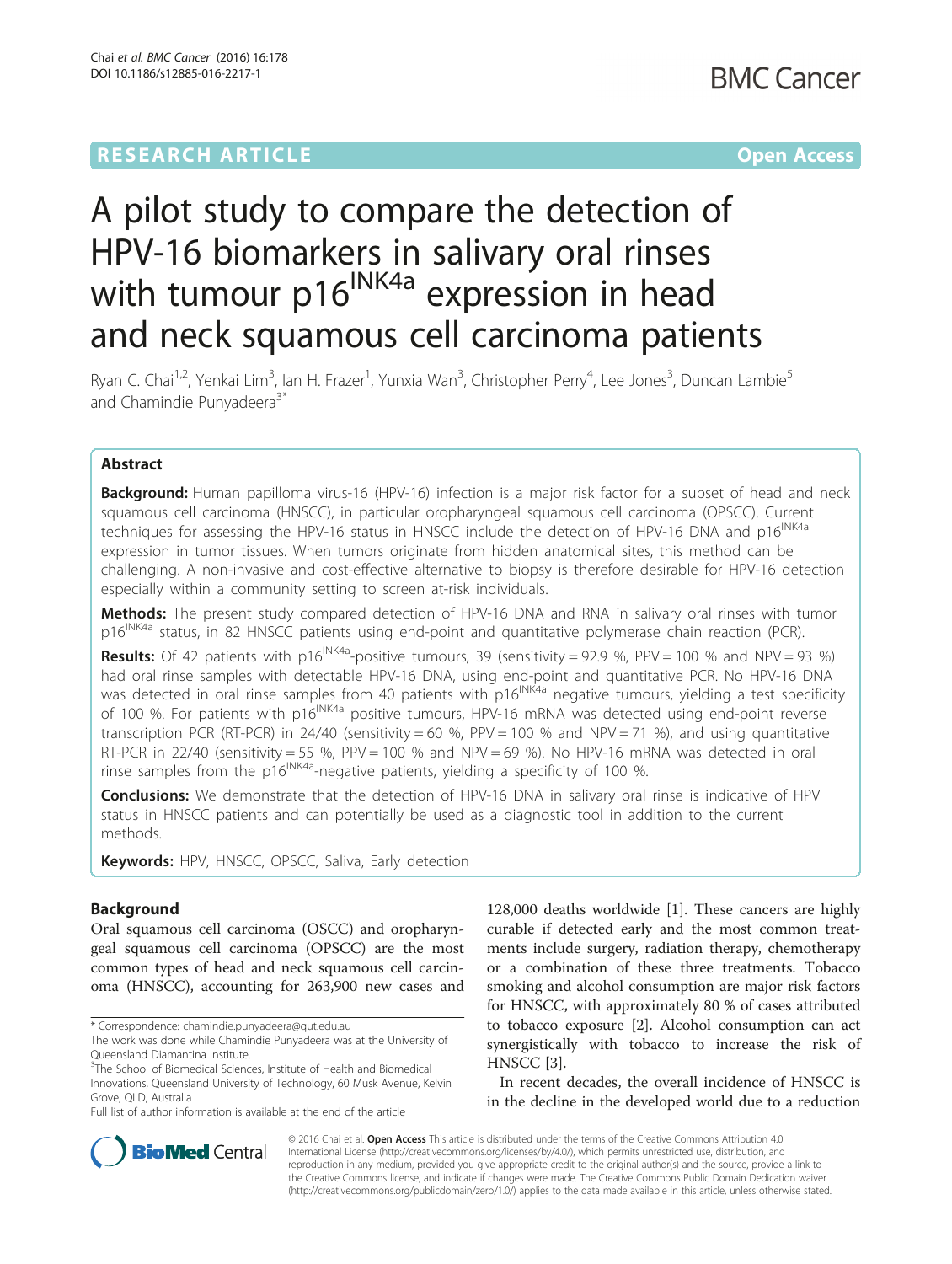in the consumption of tobacco. However, there is a concomitant increase in the incidence of OPSCC attributable to human papilloma virus (HPV) infection, in particular the high risk HPV (HR-HPV) strain HPV-16 [[4\]](#page-6-0). About 40–80 % of OPSCC cases in the USA are caused by HPV, whereas in Europe the percentage varies from about 90 % in Sweden to less than 20 % in countries with the highest rates of tobacco use [[4](#page-6-0)]. Unlike tobacco-related HNSCC, patients with HPV-positive OPSCC are usually less likely to have any history of excess tobacco or alcohol consumption. Furthermore, it is estimated that tumors in the oropharynx are five times more likely to be HPV-positive than those in the oral cavity, larynx or hypopharynx [\[5](#page-7-0)].

HPV-positive OPSCC has genetic alterations that are a direct result of HPV oncoproteins, E6 and E7, which inactivate the tumor suppressor gene products, p53 and Rb respectively. During immortalization of host cells, the E7 protein of HR-HPV binds to Rb, resulting in the compensatory over-expression of the tumor suppressor gene  $p16^{INK4A}$  in HPV-infected tumor cells [\[6](#page-7-0)]. The immunohistochemical (IHC) analysis of  $p16^{INK4A}$  in HNSCC tumor biopsies has been shown to serve as a surrogate marker to identify HPV infection in tumor. Tests that measure HPV DNA or RNA directly in tumor samples have also been reported recently, using in situ hybridization (ISH) or PCR for detection of HPV DNA, and RT-PCR and RNA ISH for HPV-related RNA [\[5\]](#page-7-0). However, current methods for the detection of HPV in OPSCC patients require tumor biopsy samples, often from challenging anatomical sites such as the tonsillar crypts, which may hamper early detection.

Oral fluids have been shown to contain different analytes such as hormones, steroids, antibodies, growth factors, cytokines, chemokines and drugs, which may reflect local and systemic disease states [\[7](#page-7-0)–[10](#page-7-0)]. They also contain whole cells, genetic materials and proteins that may reflect cellular alterations in pathogen-infected cells [\[11\]](#page-7-0). We therefore hypothesized that oral fluids could serve as a non-invasive and cost-effective alternative to biopsy for the detection of HPV-16, as well as potentially allowing early cancer detection. The current study evaluates the feasibility of using HPV-16 DNA and RNA in oral fluids as biomarkers for p16 INK4a - positive HNSCC.

#### Methods

#### Study patients

Subjects in the current study were recruited from patients treated in the Ear, Nose and Throat (ENT) Department of the Princess Alexandra Hospital in Woolloongabba, Queensland, Australia between 2013 and 2015. This study was approved by the University of Queensland Medical Ethical Institutional Board (HREC: 2014000679), Queensland University of Technology Medical Ethical Review Board (HREC: 1400000616) and by the Princess Alexandra Hospital Ethics Review Board (HREC: HREC/12/QPAH/ 381). All patients with a primary cancer of the oral cavity and oropharynx or patients with loco-regional metastasis with oral/oropharyngeal origin who agreed to sign the information and consent form were enrolled. Demographic data and risk factors associated with oral and oropharyngeal cancers were collected by a patient questionnaire. A pathology report was included for each patient, which contained pathological staging of the tumor, histopathological classification and HPV status based on p16<sup>INK4a</sup> immunohistochemistry (IHC). p16<sup>INK4a</sup> IHC was performed at the pathology laboratory of the Princess Alexandra Hospital, Woolloongabba, Australia using CINtec Histology Kit (Roche MTM Laboratories, Heidelberg, Germany) according to manufacturer's instructions. p16 INK4a status of tumor sections was assessed and established by qualified pathologists unaware of the HPV oral rinse results.

#### Oral rinse collection and processing

Oral rinse samples were collected by having the patients swish and gargle for 1 min with 10 mL 0.9 % saline. Samples were immediately frozen on dry ice and transported to the laboratory for processing. Samples were then thawed, centrifuged at  $1000 \times g$  for 10 mins at 4 °C. Cell pellets were resuspended in sterile PBS for DNA extraction or Qiazol (Qiagen, Valencia, CA, USA) for RNA extraction and stored at−80 °C until further processing.

#### DNA and RNA extraction from oral rinses

Oral exfoliated cell pellets were resuspended in sterile PBS and DNA was extracted using the QIAmp DNA Mini Kit (Qiagen) according to the manufacturer's instructions. Total RNA was extracted from oral exfoliated cell pellet resuspended in Qiazol as described previously [[12\]](#page-7-0). Briefly, 200  $\mu$ L of chloroform was added to 800  $\mu$ L of QIAzol containing oral exfoliated cells and vortexed for 10 min. The sample was then centrifuged at  $10,000 \times g$  for 10 min at 4 °C and the aqueous phase was collected. Chloroform (200 μL) was added to the aqueous phase, vortexed for 5 min followed by centrifugation at  $10,000 \times g$  for 10 min at 4 °C. The aqueous phase was collected and an equal volume of isopropanol was added for RNA precipitation overnight at −20 °C. RNA was pelleted by centrifugation at  $10,000 \times g$  at 4 °C for 20 min, washed with 1 mL of 70 % ethanol and centrifuged again at  $10,000 \times g$  for 5 min at 4 °C. Supernatant was removed and the samples were air dried for at least 30 min. The RNA pellet was re-suspended in 15 μL RNase- free water. DNA and RNA samples were assessed for purity and quantified on a Nanodrop 1000 Spectrophotometer (Thermo Fisher Scientific, Pittsburgh, PA, USA).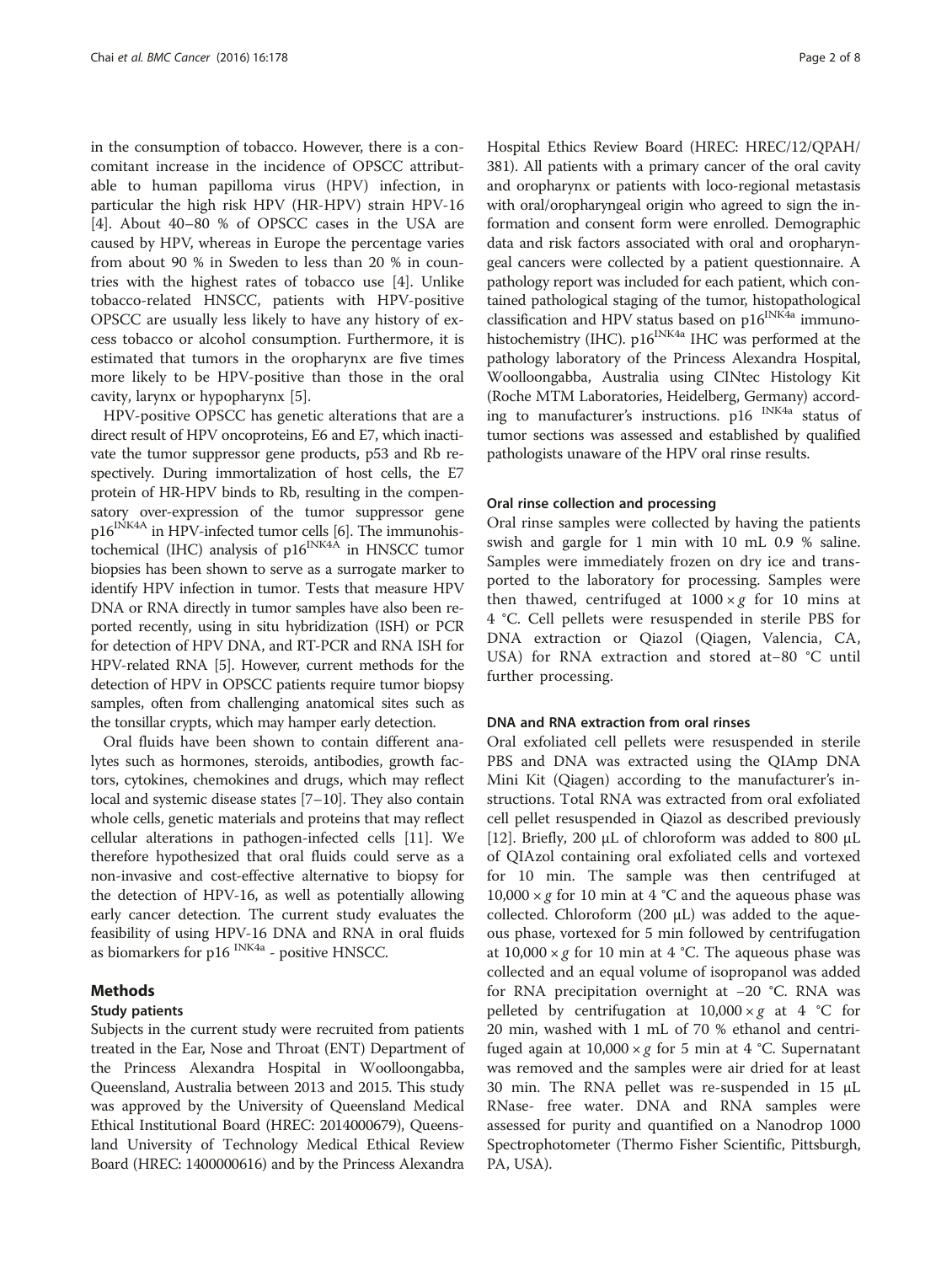# <span id="page-2-0"></span>HPV-16 DNA detection with end-point PCR in oral rinse samples

For the detection of HPV-16 DNA in oral rinse samples, we used end-point PCR method as well as quantitative PCR (qPCR). Specific primers were used for the amplification of a region spanning the E6 and E7 genes of the HPV-16 genome [[13\]](#page-7-0) and primers for a housekeeping gene (β-globin) [[14\]](#page-7-0) was run in parallel to normalize the amount of DNA input (Table 1A). The PCR reaction mix consisted of 50 ng of DNA isolated from oral rinse, 1 μM of each primer, 1x Emerald AMP MAX HS PCR mastermix (Takara Bio, Otsu, Shiga, Japan) in a total volume of 12.5 μL. PCR reaction condition consisted of an initial denaturation at 95 °C for 2 min followed by 40 cycles of; 95 °C for 30 s, annealing for 30 s at 62 °C for HPV-16 E6/E7 or 60 °C for β-Globin, and extension at 72 °C for 30 s. A final extension at 72 °C before cooling to 4 °C was performed. The PCR products were subjected to gel electrophoresis.

# HPV-16 DNA detection with quantitative PCR (qPCR) in oral rinse samples

For qPCR detection of HPV-16 DNA, specific primers were used for the amplification of a region spanning the E7 gene of the HPV-16 genome [\[15](#page-7-0)] (Table 1B) and primers for a housekeeping gene (β-globin, Table 1A) were run in parallel to normalize the amount of DNA input.

Table 1 Sequences of polymerase chain reaction primers and probes for HPV-16 specific DNA and transcript

A. End-point PCR primers for the detection and amplification of HPV-16 specific DNA HPV-16 E6/E7 forward primer: 5' -CCCAGCTGTAATCATGCATGGAGA-3' reverse primer: 5' -GTGTGCCCATTAACAGGTCTTCCA-3' β-globin forward primer: 5' -CAACTTCCACGGTTCACC-3' reverse primer: 5' -GAAGAGCCAAGGACAGGTAC-3' B. Quantitative PCR primers for the detection and amplification of HPV-16 specific DNA HPV-16 E7 forward primer: 5' -GATGAAATAGATGGTCCAGC-3' reverse primer: 5' -GCTTTGTACGCACAACCGAAGC-3' C. End-point RT-PCR primers for the detection and amplification of HPV-16 specific transcript HPV-16 E6 forward primer: 5' -CAGGAGCGACCCAGAAAGTT-3' reverse primer: 5' -GCAGTAACTGTTGCTTGCAGT-3' GAPDH forward primer: 5' -TTGCCCTCAACGACCACTTT-3' reverse primer: 5' -TTGCCCTCAACGACCACTTT-3' D. Taqman probes for the detection and amplification of HPV-16 specific transcript

forward primer: 5' -(MGB)-CCAGCTGTAATCATGCATGGA-3' reverse primer: 5' -(MGB)-CAGTTGTCTCTGGTTGCAAATCTAA-3'

HPV-16 E6/E7

All samples were run in duplicate in qPCR mix containing 25–50 ng DNA, 1x iTAQ Sybr Green PCR master mix (Biorad, Hercules, CA, USA) and 0.2 μM of each primer in a total volume of 10 μL. qPCR was run on ABI Viia7 (Life Technologies, Gaithersburg, MD, USA) with the following conditions: 10 mins of denaturation at 95 °C; 40 cycles of: 95 °C (15 s), 60 °C (60s). To discriminate primer specific amplicon from primer dimers or unspecific PCR products, we also performed melt curve analysis with the following conditions: 95 °C  $(15 \text{ s})$ , 60 °C (60s), 95 °C (15 s).

Standard curves were developed for HPV-16 E7 using serial dilutions of Caski-derived DNA with 66, 13.2, 2.64 and 0.528 ng DNA. Caski cells are known to have 600 viral copies per genome (6.6 pg DNA/genome) [\[16](#page-7-0)]. Standard curves were also developed for the housekeeping gene β-globin using the same serial dilutions of Caski DNA. This allows for the relative quantification of the input DNA level and the expression of the viral load as the number of HPV-16 E7 DNA copy number/copy of β-globin. Samples were determined as positive for HPV-16 if detection of PCR product occurred at a cycle number less than that associated with the 0 value for HPV DNA on a standard curve derived from known quantities of Caski cell HPV-16 DNA, and if the PCR product had a melt temperature of between 79 and 79.9 °C, as observed for the PCR product of control HPV-16 DNA from Caski cells.

# HPV-16 transcript detection using end-point reverse transcription PCR (RT-PCR)

Total RNA (up to 1  $\mu$ g) was treated with two units of DNase I (New England Biolabs, Beverly, MA, USA) in 1x DNase Buffer (New England Biolabs) in a total volume of 10 μL to remove genomic DNA. The digestion mix was incubated at 37 °C for 10 min followed by inactivation at 75 °C for 10 min before cooling to 4 °C. To evaluate whether contaminating genomic DNA impacted on detection of HPV-16 RNA, 1 μL of selected RNA samples were subjected to cDNA synthesis without the addition of the iScript reverse transcriptase (Biorad) in a total volume of 20 μL. We then ran a PCR for GAPDH and observed no amplification products, showing that the isolated RNA was free from genomic DNA contamination after DNase treatment. DNase treated RNA was added to a cDNA synthesis reaction containing 1 μL of iScript reverse transcriptase (Biorad) and 1x iScript reaction mix in a total volume of 20 μL. The cDNA synthesis mix was incubated at 25 °C for 5 min, 42 °C for 30 min followed by enzyme inactivation at 85 °C for 5 min before cooling to 4 °C. Specific primers were used for the amplification of a region spanning the E6 gene of the HPV-16 genome and primers for a housekeeping gene (GAPDH) was run in parallel to normalize the amount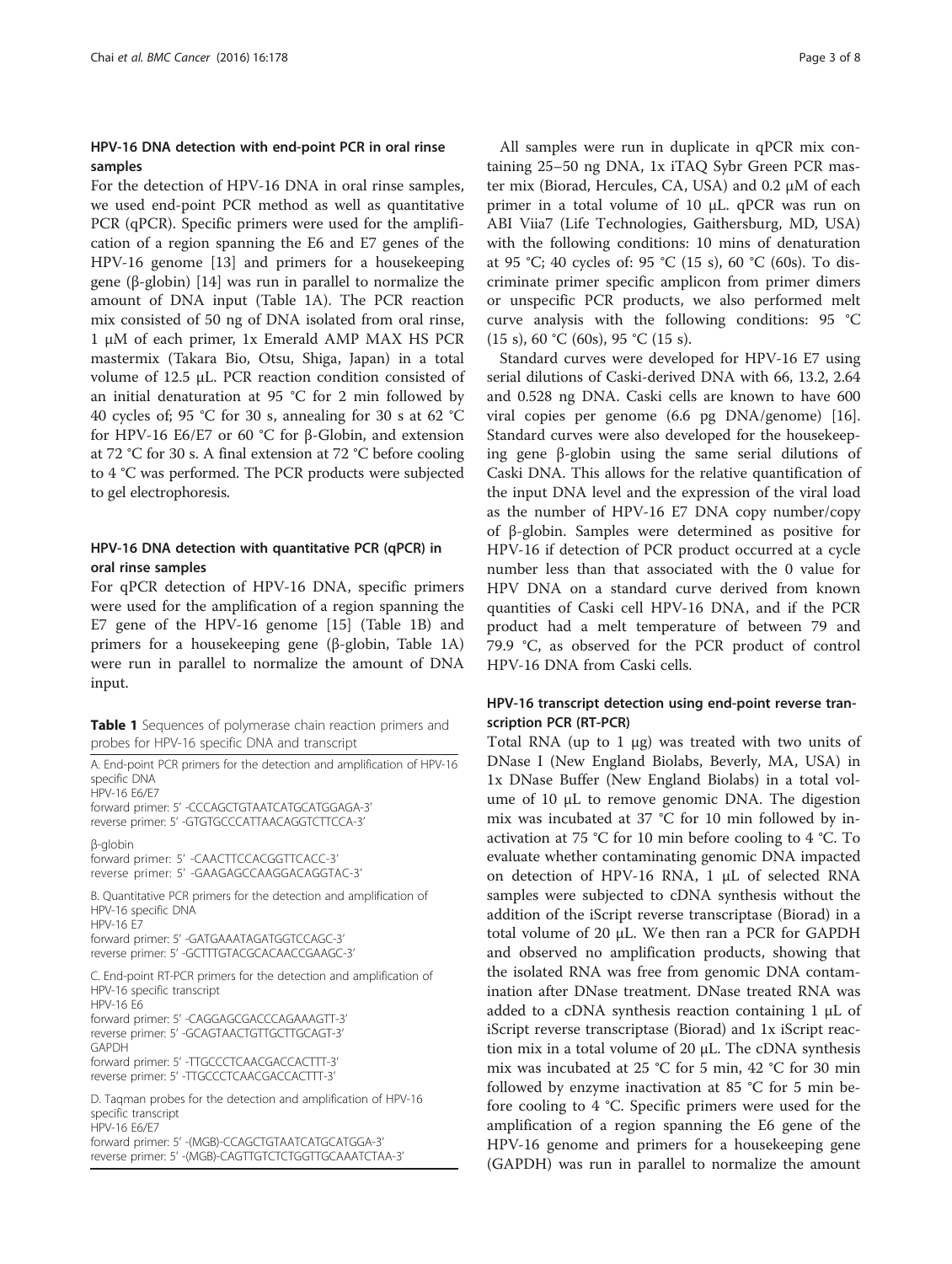<span id="page-3-0"></span>of cDNA input (Table [1C](#page-2-0)). The PCR reaction mix consisted of at least 25 ng of cDNA, 1 μM of each primer, 1x EmeraldAMP MAX HS PCR mastermix (Takara Bio) in a total volume of 12.5 μL. PCR reaction condition consisted of an initial denaturation at 95 °C for 2 min followed by 40 cycles of; 95 °C for 30 s, annealing for 30 s at 58 °C, and extension at 72 °C for 30 s. A final extension at 72 °C before cooling to 4 °C was performed. The PCR products were subjected to gel electrophoresis.

# HPV-16 transcript detection using quantitative reverse transcription PCR (qRT-PCR)

Specific Taqman primers (Life Technologies) have been designed for the amplification of a region spanning HPV-16 E6 and E7 genes (Table [1](#page-2-0)D). Taqman GAPDH primers were used as endogenous control (Catalogue number 4333764 T, Life Technologies). cDNA samples were synthesized from DNAse-treated RNA as detailed above and were run in duplicate in qRT-PCR mix containing at least 25 ng cDNA, 1x Taqman Universal PCR master mix (Life Technologies) and 1x Taqman primer mix (Life Technologies). qRT-PCR was run on ABI Viia7 (Life Technologies) with the following conditions: Hold 50 °C for 2 mins; 10 mins of denaturation at 95 °C.; 40 cycles of: 95 °C (15 s), 60 °C (60s). Standard curves for the HPV-16 viral RNA copy number were developed using serial dilutions of cDNA synthesized from Caskiderived RNA. Standard curves were similarly developed for the GAPDH housekeeping gene. Viral RNA load was calculated from these standard curves as for

DNA copy number, using similarly defined criteria for maximum cycle number to categorize a sample as HPV RNA positive.

#### Statistical analysis

DNA and RNA copy numbers in salivary oral rinse samples were dichotomized to reflect the presence, absence nature of the data. Agreement between salivary oral rinse samples and HPV-16 status was calculated using Kappa. Sensitivity, specificity, positive, negative predictive values and Youden's index were reported with 95 % confidence intervals. The demographic and tumor characteristics of p16<sup>INK4a</sup>-negative and p16<sup>INK4a</sup>-positive patients were examined using Fisher's exact test (Additional file [1:](#page-6-0) Table S1) [[17](#page-7-0)].

# Results

#### Patient tumor characteristics

We investigated 82 patients diagnosed with HNSCC in the oral cavity, oropharynx, nasopharynx, hypopharynx, larynx, salivary gland, throat/neck and cervical lymph node (Additional file [1:](#page-6-0) Table S1). Tumor specimens from 42 of 82 (51.2 %) patients were classified as  $p16^{INK4a}$ positive and 40 (48.8 %) were p16-negative based on IHC analysis for  $p16^{INK4a}$  by qualified pathologists. p16INK4a-positive tumors were predominantly found in the oropharyngeal site (90.5 %), with 69 % found to be in stage IV. Whereas  $p16^{INK4a}$ -negative tumors were equally spread across the three major sites (lip and oral cavity, oropharynx and larynx) with 35 % of patients in stage IV.

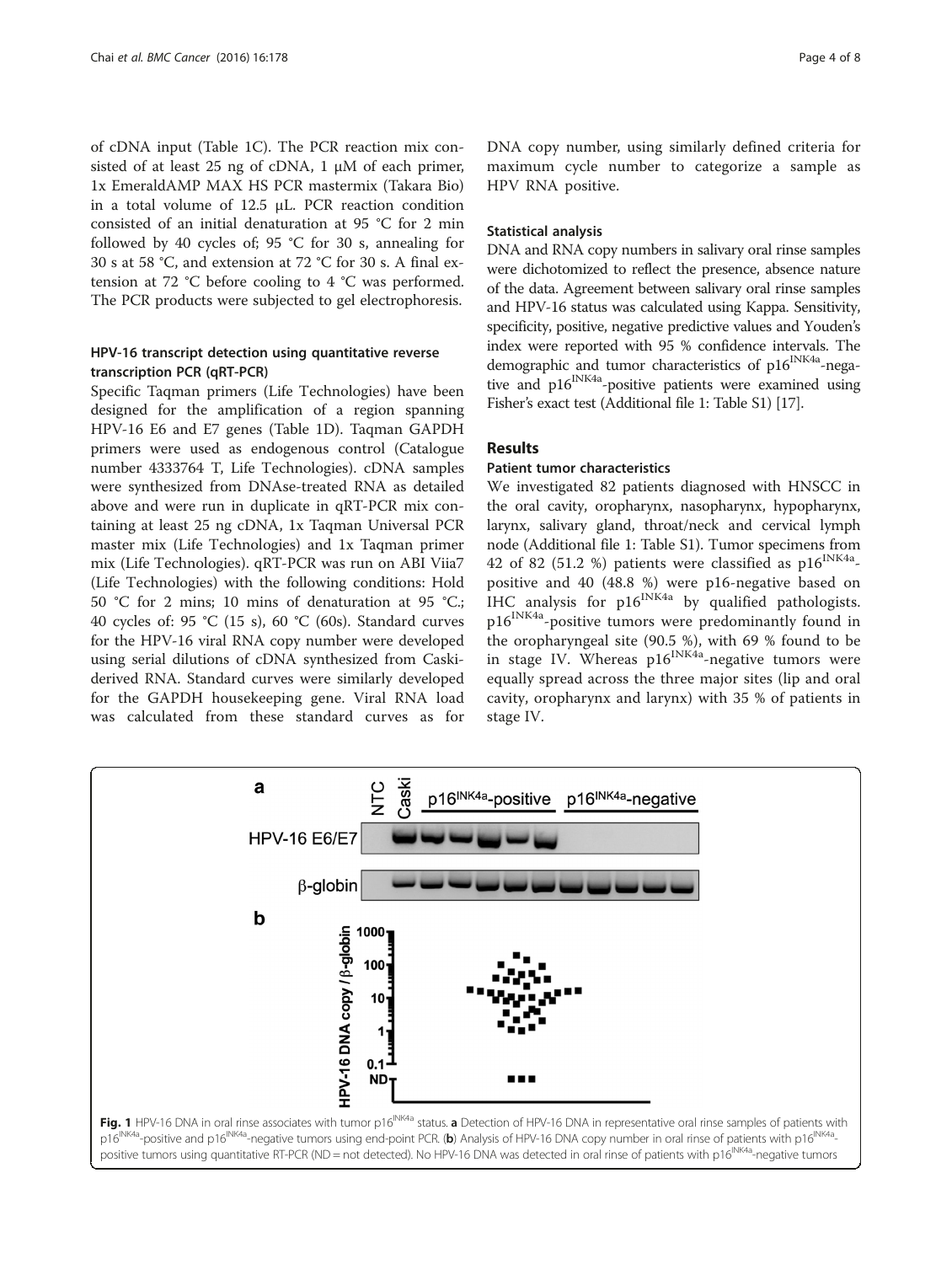#### HPV-16 DNA in oral rinse as a marker of tumor p16 INK4a status

We initially developed an end-point PCR-based method using primers to detect a region that spans HPV-16 E6 and E7 genome (Fig. [1a](#page-3-0)) and found high agreement between salivary oral rinse samples and  $p16^{\text{INK4a}}$  status (Kappa 0.926: 95 % CI 0.7–1.0,  $p < 0.001$ ). 39 of the 42 patients with p16<sup>INK4a</sup>-positive tumors had a detectable level of HPV-16 DNA in the oral rinse samples, yielding a test sensitivity of 92.9 % and positive predictive value (PPV) of 100 % and negative predictive value (NPV) of 93 % (Table 2). No HPV-16 DNA was detected in any of the oral rinse samples of patients with  $p16^{INK4a}$ -negative tumors, yielding a test specificity of predicting tumor p16 INK4a positivity of 100 % (Table 2). High agreement (Kappa 0.926: 95 % CI 0.7-1.0,  $p < 0.001$ ) was also found using qPCR HPV-16 DNA (Fig. [1b](#page-3-0)), 39 out of 42 p16 INK4a-positive patients (sensitivity = 92.9 %,  $PPV = 100$  % and  $NPV =$ 100 %) tested positive for HPV-16 DNA in salivary oral rinse samples (Table 2) and none tested positive in the salivary oral rinse from the  $p16^{INK4a}$ -negative patients (specificity = 100 %, Table 2). Additional file [2:](#page-6-0) Table S2 and Additional file [3](#page-6-0): Table S3 summarize the results of HPV-16 detection in salivary oral fluid based on tumor p16 INK4a status.

#### The detection of HPV-16-specific transcripts in oral fluid from patients with p16<sup>INK4a</sup>-positive tumors

The overexpression of HPV-16 early genes (E6 and E7) is crucial in tumor initiation and progression [\[17](#page-7-0)]. Therefore, PCR methods targeting HPV-specific transcripts may provide evidence of clinically relevant infection and/or persistent infection.

We isolated RNA of sufficient quality for PCR analysis from 80 of 82 samples (see Additional file [2:](#page-6-0) Table S2 and Additional file [3:](#page-6-0) Table S3). Using reverse transcription PCR (RT-PCR), HPV-16 E6 mRNA was detected in 24 out of 40 (sensitivity = 60 %, PPV = 100 % and NPV = 71.4 %, Table [3\)](#page-5-0) oral rinse samples from patients with p16 <sup>INK4a</sup>positive tumors (Fig. [2a\)](#page-5-0) and no HPV-16 E6 mRNA was detected in patients with  $p16^{INK4a}$ -negative tumors (specificity, 100 %, Table [3](#page-5-0)). This leads to moderate agreement between salivary oral rinse samples and HPV-16 status (Kappa 0.60: 95 % CI 0.399–0.801, p < 0.001).

Moderate agreement was also found using qRT-PCR (Kappa 0.55: 95 % CI 0.35-0.746,  $p < 0.001$ ). HPV-16 specific E6/E7 mRNA was detected in 22 out of 40 (sensitivity = 55 %,  $PPV = 100$  % and  $NPV = 69$  %, Table [3](#page-5-0)) salivary oral rinse samples from  $p16$ <sup>INK4a</sup>-positive patients (Fig. [2b](#page-5-0) and Table [3](#page-5-0)) and none in the oral rinses of the 40 patients with  $p16^{INKA}$ -negative tumors (specificity = 100 %, Table [3\)](#page-5-0).

#### **Discussion**

The prevalence of HPV-positive OPSCC is rising in the western world, with more than 90 % of cases being attributed to HPV-16 infection [\[4](#page-6-0)]. HPV-positive OPSCC has a unique biology that is associated with improved treatment response and patient outcomes albeit an increase in recurrence [[18\]](#page-7-0). The detection of primary OPSCC remains a challenge due to low accessibility of the tumor sites, which include the tonsillar crypt and base of tongue. Therefore, many OPSCC patients present with an advanced stage disease upon diagnosis [[19](#page-7-0)].

Immunostaining of tumor sections for the HPV-16 surrogate marker,  $p16^{INK4a}$  is commonly used as a standalone test for the diagnosis of OPSCC. A study by Ang et al. has demonstrated that the expression of p16<sup>INK4a</sup> correlated well (kappa = 0.80; 95 % CI, 0.73 to 0.87) with the presence of HPV DNA in tumors [\[18\]](#page-7-0). However, tumour  $p16^{INK4a}$  is an indirect marker for HPV status which is widely used by clinical pathology laboratories around the world due to its low technical costs compared to ISH and PCR based tests [[20](#page-7-0)]. Therefore, there is a strong need for the correct diagnosis or detection of HPV-16 in OPSCC patients, which may enable risk stratification, patient counseling and potential de-escalation of chemo- and radio-therapies.

The sensitivity of our HPV-16 DNA test is 92.9 % in salivary oral rinse samples collected from p16<sup>INK4a</sup>-positive patients. This is consistent with a previous report by Koskinen et al [[21\]](#page-7-0) which showed a higher viral DNA load in OPSCC tumor samples compared to tumors from non-oropharyngeal sites. Using qPCR, Zhao and colleagues have found that HPV-16 DNA was detectable in 57.1 % of oral rinse samples from patients with HPV-

Table 2 Detection of HPV-16 DNA in oral rinse samples of patients with p16-negative and p16-positive tumors

|                          |                                                                                                                                          | Tumour p16 <sup>INK4a</sup> s<br>status |              |                                                                                                                                          | Tumour p16 <sup>INK4a</sup> status |              |
|--------------------------|------------------------------------------------------------------------------------------------------------------------------------------|-----------------------------------------|--------------|------------------------------------------------------------------------------------------------------------------------------------------|------------------------------------|--------------|
|                          |                                                                                                                                          | Positive                                | Negative     |                                                                                                                                          | Positive                           | Negative     |
| Oral rinse HPV-16 status | Positive<br>(Endpoint PCR)                                                                                                               | 39 (92.9 %)                             | $0(0.0\%)$   | PositivegPCR)                                                                                                                            | 39 (92.9 %)                        | $0(0.0\%)$   |
|                          | Negative<br>(Endpoint PCR)                                                                                                               | 3(7.1%                                  | 40 (100.0 %) | Negative(qPCR)                                                                                                                           | 3(7.1%                             | 40 (100.0 %) |
|                          | Sensitivity 0.93 (0.81, 0.99), Specificity 1.00<br>(0.87, 1.00) PPV 1.00 (0.87, 1.00), NPV 0.93<br>(0.81, 0.99) Youden 0.93 (0.68, 0.99) |                                         |              | Sensitivity 0.93 (0.81, 0.99), Specificity 1.00<br>(0.87, 1.00) PPV 1.00 (0.87, 1.00), NPV 0.93<br>(0.81, 0.99) Youden 0.55 (0.68, 0.99) |                                    |              |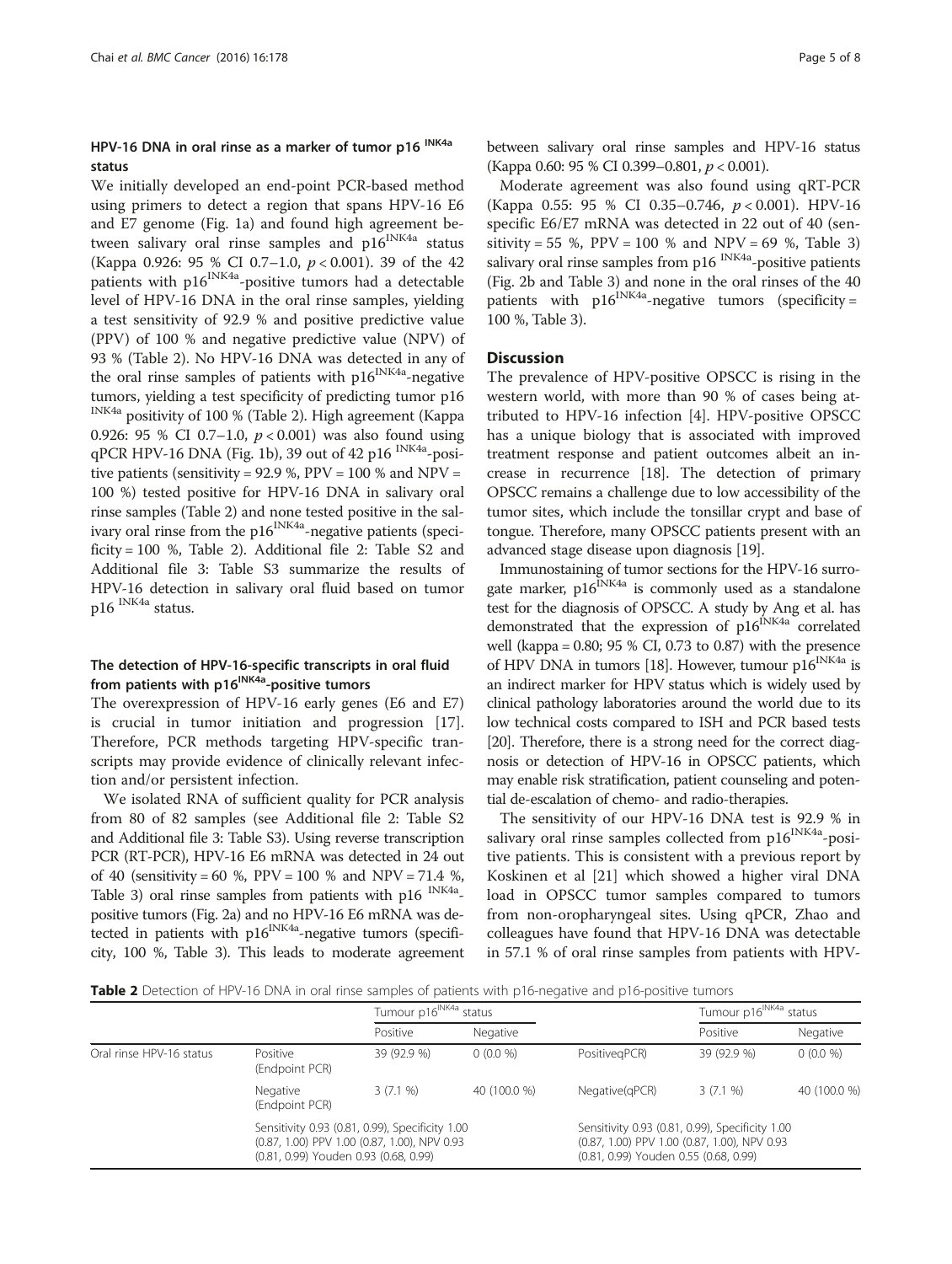<span id="page-5-0"></span>Table 3 Detection of HPV-16 RNA in oral rinse samples of patients with p16-negative and p16-positive tumors

|                          |                                                                                                                                         | Tumour p16 <sup>INK4a</sup> s | status       |                                                                                                                                          | Tumour p16 <sup>INK4a</sup> status |              |  |
|--------------------------|-----------------------------------------------------------------------------------------------------------------------------------------|-------------------------------|--------------|------------------------------------------------------------------------------------------------------------------------------------------|------------------------------------|--------------|--|
|                          |                                                                                                                                         | Positive                      | Negative     |                                                                                                                                          | Positive                           | Negative     |  |
| Oral rinse HPV-16 status | Positive<br>(Endpoint PCR)                                                                                                              | 24 (60.0 %)                   | $0(0.0\%)$   | Positive(qPCR)                                                                                                                           | 22 (55.0 %)                        | $0(0.0\%)$   |  |
|                          | Negative<br>(Endpoint PCR)                                                                                                              | 16 (40.0 %)                   | 40 (100.0 %) | Negative(qPCR)                                                                                                                           | 18 (45.0 %)                        | 40 (100.0 %) |  |
|                          | Sensitivity 0.60 (0.43, 0.75), Specificity 1.00<br>(0.87, 1.00) PPV 1.00 (0.80, 1.00), NPV 0.71<br>(0.58, 0.83) Youden 0.6 (0.30, 0.75) |                               |              | Sensitivity 0.55 (0.38, 0.71), Specificity 1.00<br>(0.87, 1.00) PPV 1.00 (0.78, 1.00), NPV 0.69<br>(0.55, 0.80) Youden 0.55 (0.26, 0.71) |                                    |              |  |

positive tumors, with a false positive rate of 21.9 % [\[22](#page-7-0)]. Another study by Agrawal et al showed that only 30 % of oral rinse samples from HPV-16 positive tumors had detectable levels of HPV-16 DNA using a PCR method for the detection of L1 region of HPV DNA [\[23](#page-7-0)]. More recently, Ahn et al. demonstrated that the sensitivity and specificity of their saliva-based screening test using qPCR of HPV-16 E6/E7 DNA was 52.8 % for the detection of HPV-positive OPSCC in pre-treatment patients [[24\]](#page-7-0). The improved sensitivity and specificity of our oral rinse-based method compared to previously published studies could be attributed to the strain specific primers used in this study. Most of the previously published work used primers that target the conserved L1 open reading frame to detect a broad spectrum of HPV strains, which contains degenerate primer sequences that may lower sensitivity [\[25\]](#page-7-0). Another study by Agrawal et al. showed that only 30 % of salivary oral rinse samples from HPV-16 positive tumors had detectable levels of HPV-16 DNA using a PCR method for the detection of L1 region of HPV DNA [[25](#page-7-0)].

The initiation and maintenance of an HPV-driven carcinoma requires viral oncogene expression [[4\]](#page-6-0). Therefore, the detection of E6/E7 mRNA transcripts has been proposed to be the 'gold standard' or reference test for clinically relevant infection [[26](#page-7-0)]. A study by Deng et al. demonstrated that E6/E7 transcripts were detected in 15/ 54 (27.5 %) of the HPV-positive HNSCC tumor samples [[27](#page-7-0)]. Another study by Holzinger et al. showed that E6/E7 transcripts were detected in 48/96 (50 %) OPSCC tumor samples tested positive for HPV-16 DNA [[28](#page-7-0)]. To our knowledge, the current study is the first to detect HPV-16 RNA in salivary oral rinse samples (sensitivity =  $60\%$ ) as a biomarker for HPV-positive HNSCCs. Interestingly, the sensitivity of our salivary oral rinse HPV-16 RNA test was higher compared to previous findings based on tumor samples [\[27, 28](#page-7-0)]. However, HPV-16-specific mRNA in oral rinse has a lower sensitivity in predicting tumor  $p16^{\text{INK4a}}$ 

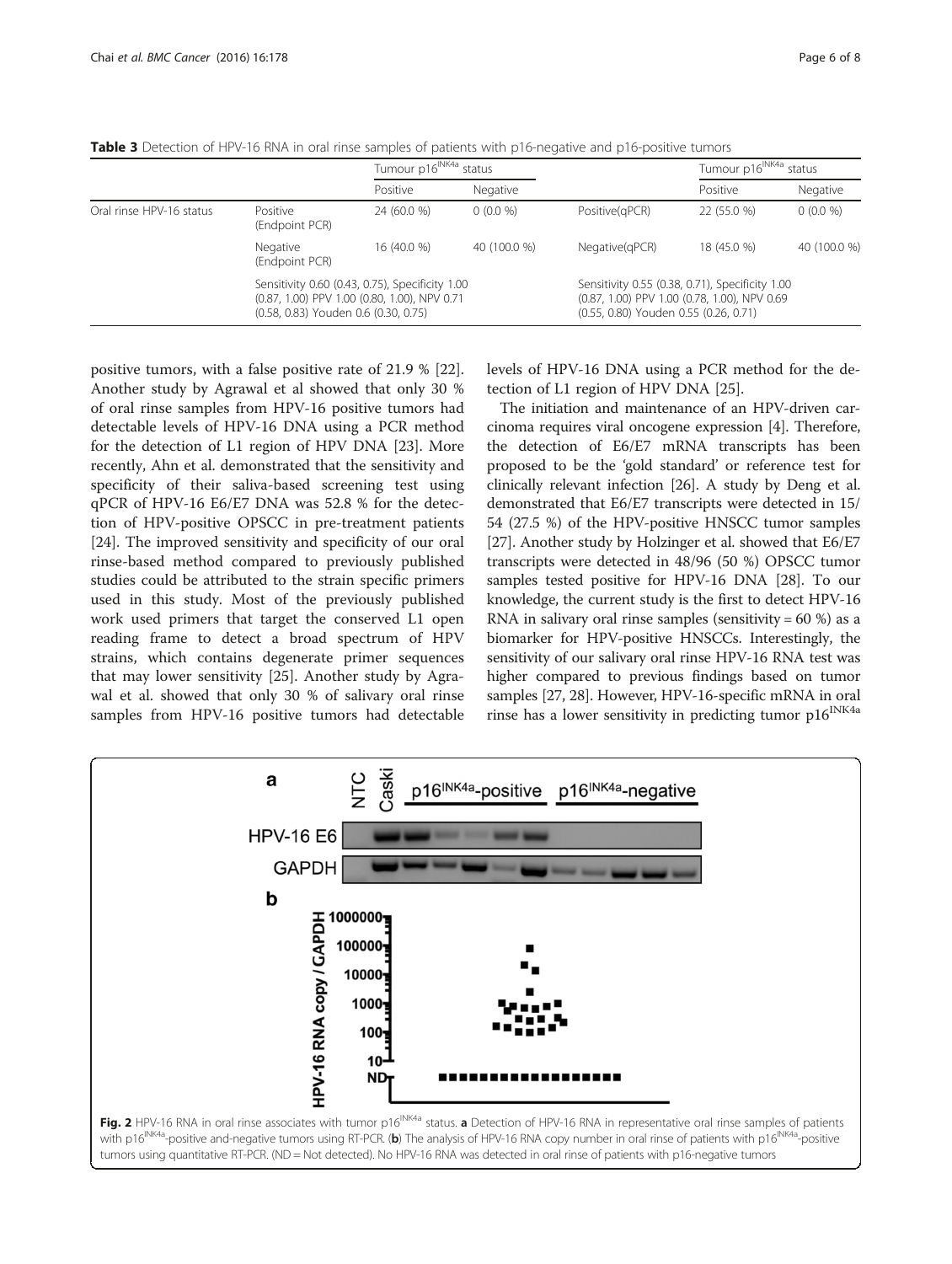<span id="page-6-0"></span>positivity compared to HPV-16 DNA. One possible reason may be that not all of the patients with HPV-16 DNA display E6/E7 mRNA expression in their tumors. Another possible cause may be due to the unstable nature of RNA in salivary oral fluids, which may have contributed to the modest test sensitivity [[29](#page-7-0)]. Prior to using HPV-16 mRNA detection in routine clinical diagnosis, further work is required to optimize the protocol for the preservation of E6/ E7 mRNA integrity from oral rinse samples to improve sensitivity.

We acknowledge the limitations of the current feasibility study, which include a limited sample size and results may not be generalizable to the population at large. In addition, the tumour HPV-16 status of patients was classified based on the evaluation of the surrogate marker, p16INK4a instead of direct HPV-16 biomarkers such as HPV DNA or RNA. This was due to the lack of ISH or PCR analysis as part of the routine diagnostic for HPV at the Princess Alexandra Hospital, where the tumour samples were processed and analysed. Limited availability of tumour samples also hampered our ability to assess tumour HPV-16 status of the patients using direct HPV markers. However, given that up to 92.9 and 60 % of the patients with  $p16^{1NKAa}$ -positive tumours had detectable levels of HPV-16 DNA and RNA respectively in their oral fluid, as well as the lack of false positive in the  $p16^{INK4a}$ negative patients, strongly indicate that  $p16^{INK4a}$  positivity in tumour is associated with HPV-16 infection in the current study.

From the perspective of translation of salivary oral rinse HPV-16 assay into a routine clinical diagnostic tool, it is important to consider different origins of cells being tested in oral fluid, including tumor cells, healthy exfoliated cells and immune cells [[30](#page-7-0)]. The nature of HPV infection, namely tumor-associated or an independent infection, should also be considered. Moreover, there are no standardized PCR-based methods in clinical application currently, which may lead to varied analytical sensitivities and specificities between laboratories. However, studies have shown that when used in conjunction with a standardized protocol and quality-controlled reagents, PCR-based HPV detection methods demonstrated good interlaboratory agreement [[31](#page-7-0)]. Despite these limitations, our data indicate that the presence of HPV-16 DNA in oral rinse showed high agreement with HPV-related HNSCC. This is also the first study to demonstrate that HPV-16 mRNA is detectable in oral rinse of patients with HPV-related HNSCC, but the association requires further investigation.

#### Conclusions

We conclude that PCR detection of HPV-16 DNA in oral rinse can serve as a diagnostic tool in HPV-16 positive HNSCC patients in addition to the current diagnostic methods. With further studies, the detection of HPV-

16 in salivary oral rinse can potentially facilitate early detection of pre-cancerous lesions that may warrant further monitoring and intervention.

# Additional files

[Additional file 1: Supplementary Table S1.](dx.doi.org/10.1186/s12885-016-2217-1) Demographic characteristics, lifestyle and tumor characteristics of study participants (DOCX 18 kb)

[Additional file 2: Table S2.](dx.doi.org/10.1186/s12885-016-2217-1) Summary of results for the detection of HPV-16-specific DNA and RNA in oral rinse of patients with p16<sup>INK4a</sup>-positive HNSCC (XLSX 41 kb)

[Additional file 3: Table S3.](dx.doi.org/10.1186/s12885-016-2217-1) Summary of results for the detection of HPV-16-specific DNA and RNA in oral rinse of patients with p16<sup>INK4a</sup>-negative HNSCC (XLSX 38 kb)

#### Abbreviations

ENT: ear, nose and throat; HNSCC: head and neck squamous cell carcinoma; HPV-16: human papilloma virus-16; HR-HPV: high risk-HPV; IHC: immunohistochemistry; ISH: in-situ hybridization; NPV: negative predictive value; OPSCC: oropharyngeal squamous cell carcinoma; OSCC: oral squamous cell carcinoma; PCR: polymerase chain reaction; PPV: positive predictive value; qPCR: quantitative PCR; qRT-PCR: quantitative RT-PCR; RT-PCR: reverse transcription-PCR.

#### Competing interests

The authors declare no competing interests.

#### Authors' contributions

RCC, IHF, C. Perry, DL and C. Punyadeera designed the study, interpreted the data and wrote the manuscript. RCC, YL and YW performed the experiments. LJ performed all the statistical analyses. All authors read and approved the final version of this manuscript.

#### Acknowledgements

This study was supported by the Garnett Passé and Rodney Williams Memorial Foundation and the Queensland Centre for Head and Neck Cancer funded by Atlantic Philanthropies, the Queensland Government, and the Princess Alexandra Hospital. We thank Professor William B. Coman for his clinical input in this study. We also thank Ms Dana Middleton and the staff at the ENT Department of the Princess Alexandra Hospital, Woollongabba, Australia for their assistance in the recruitment of study patients and collection of clinical samples.

#### Author details

<sup>1</sup>The University of Queensland Diamantina Institute, The University of Queensland, Translational Research Institute, 37 Kent St, Woolloongabba, QLD, Australia. <sup>2</sup>Present address: Garvan Institute of Medical Research, 384 Victoria St, Darlinghurst, NSW, Australia. <sup>3</sup>The School of Biomedical Sciences, Institute of Health and Biomedical Innovations, Queensland University of Technology, 60 Musk Avenue, Kelvin Grove, QLD, Australia. <sup>4</sup>Princess Alexandra Hospital, 199 Ipswich Rd, Woolloongabba, QLD, Australia. <sup>5</sup>IQ Pathology, 6/11 Donkin St, West End, QLD, Australia.

#### Received: 8 November 2015 Accepted: 24 February 2016 Published online: 03 March 2016

#### References

- 1. Jemal A, Bray F, Center MM, Ferlay J, Ward E, Forman D. Global cancer statistics. CA Cancer J Clin. 2011;61(2):69–90.
- 2. Sturgis EM, Cinciripini PM. Trends in head and neck cancer incidence in relation to smoking prevalence. Cancer. 2007;110(7):1429–35.
- 3. Hashibe M, Brennan P, Benhamou S, Castellsague X, Chen C, Curado MP, et al. Alcohol drinking in never users of tobacco, cigarette smoking in never drinkers, and the risk of head and neck cancer: pooled analysis in the international head and neck cancer epidemiology consortium. J Natl Cancer Inst. 2007;99(10):777–89.
- 4. Marur S, D'Souza G, Westra WH, Forastiere AA. HPV-associated head and neck cancer: a virus-related cancer epidemic. Lancet Oncol. 2010;11(8):781–9.